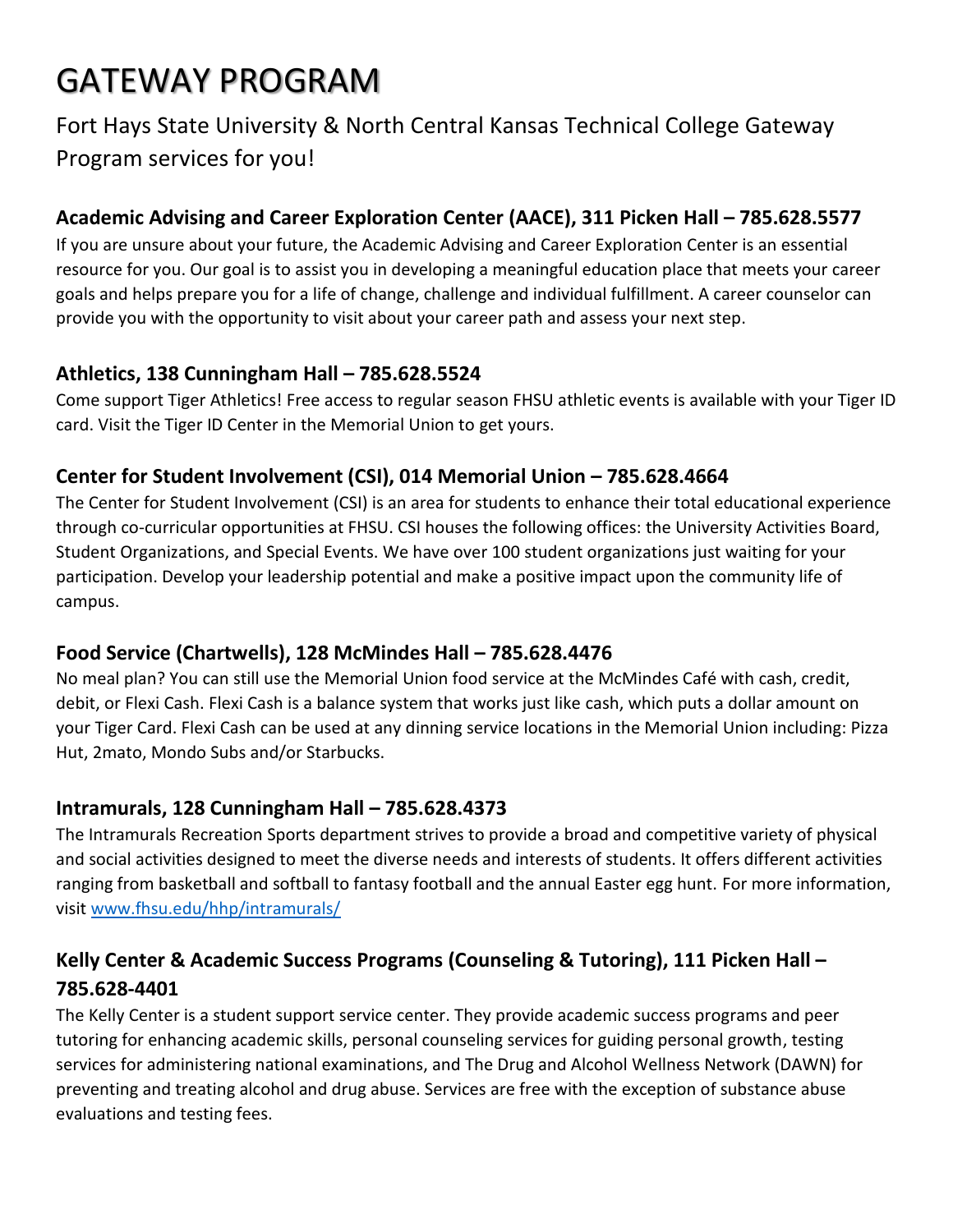#### **Memorial Union, 208 Memorial Union – 785.628.5305**

The Memorial Union is your on campus home away from home. Starbucks, student activities, study areas, Ipads in Cody Commons, food, lounges, Student Health Center, Tiger Spirit Shop, and Relaxation Zone massage chairs are some of the services offered in the Memorial Union. Meeting student needs is a top priority in the Memorial Union. Find what awaits you at [www.fhsu.edu/union/.](http://www.fhsu.edu/union/)

#### **Parking - Center for Public Safety, 112 Custer Hall – 785.628.5304**

Parking permits are required beginning the first day of classes for any vehicle parked on campus between 7 am and 5 pm, or 24 hours a day in the residence hall lots. Purchase a permit at the Center for Public Safety, located in the lower level of Custer Hall, or online at [www.fhsu.edu/university-police/parking/.](http://www.fhsu.edu/university-police/parking/)

#### **Residential Life, 126 McMindes Hall – 785.628.4245**

The Residential Life Office provides several different types of housing options, including, traditional residence halls, suites, apartments, and family housing apartments. If you would like to learn more information about living on the FHSU campus, or would like to set up a tour, you can contact the Residential Life Office at 785-628-4245, srl@fhsu.edu or by stopping by the Residential Life Office located in McMindes Hall, room 126. To complete an application go to [www.fhsu.edu/reslife/.](http://www.fhsu.edu/reslife/)

#### **Student Health Center, 045 Memorial Union – 785.628.4293**

Not feeling well? Fever? Headache? Sprained ankle? Maybe you just need to talk to someone about a really personal health problem that no one else needs to know about? We're here for you when you need questions answered, need a doctor or nurse to evaluate a problem, or need treatment for a minor health concern. Take advantage of our secure online scheduling and registration system to schedule your own appointment, preregister for services, visit the Student Health Center, all of your information and health records are confidential.

#### **Tiger Card Center, 208 Memorial Union – 785.628.5533**

Your Tiger Card may be obtained in the Tiger Card Center, located on the 2<sup>nd</sup> floor or the Memorial Union, room 208. You will need to take your Gateway receipt to the office as proof of payment, as well as a photo ID, such as a current driver's license, passport, or military ID must be presented to get a Tiger Card. The first card costs \$10.00. Your Tiger Card is required for the check-out of library materials, access to residential life meal plans and cafeteria flexi-cash, use of the Student Health Center, Intramurals recreational areas, and admission for athletic and cultural events.

#### **TigerTech, 127 Tomanek Hall – 785.628.3478**

TigerTech is the focal point for technical assistance, referral information, and access of FHSU computing and telecommunication services. TigerTech provides assistance with using the TigerTracks Web portal, accessing FHSU e-mail, gaining on-campus Internet and wireless access, and performing many other technology-related tasks. Also, all official FHSU communications are sent via email. You will receive a [@mail.fhsu.edu](mailto:fhsu.mail@fhsu.edu) email address. Please make sure to forward this account to another account or check it regularly for important information. For more information, visit [www.fhsu.edu/tigertech/](http://www.fhsu.edu/tigertech)